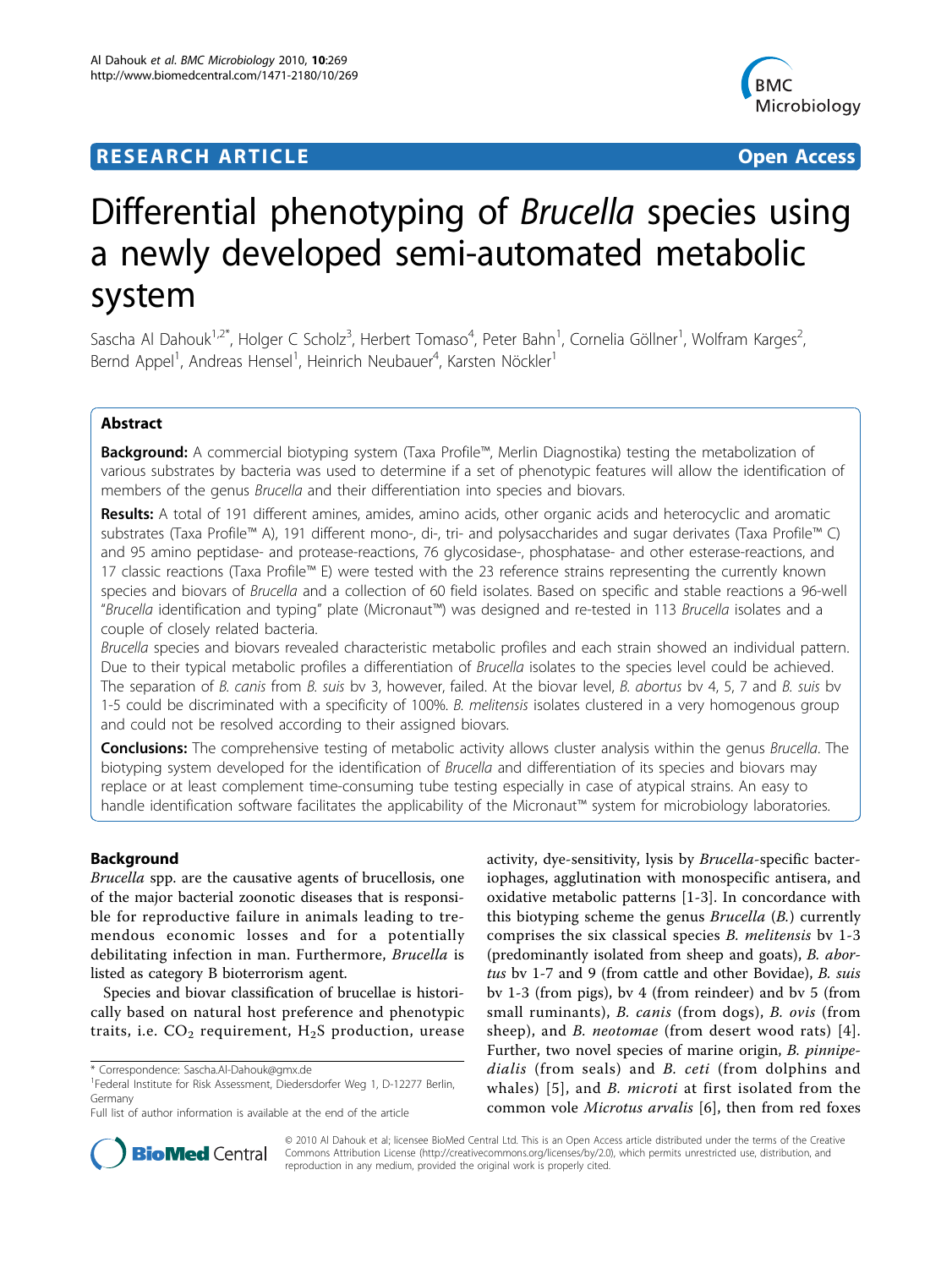(Vulpes vulpes) [\[7](#page-10-0)] and also directly from soil [[8\]](#page-10-0) have been added to the genus. Most recently B. inopinata sp. nov. isolated from a breast implant wound of a female patient has been described as a new species with so far unknown animal reservoir [[9\]](#page-10-0).

A biotyping assay useful for Brucella identification and species differentiation must consequently be able to identify the rising number of upcoming new species as well as single atypical strains which do not fit within the pre-existing scheme [\[10](#page-10-0),[11\]](#page-10-0). In addition, clinically relevant and closely related bacteria of other genera should be discriminated. Using commercially available rapid bacterial identification systems such as the API 20 NE® (BioMerieux, Nürtingen, Germany) which include a restricted number of biochemical tests Brucella spp. may be misidentified e.g. as Psychrobacter phenylpyruvicus (formerly Moraxella phenylpyruvica) [\[12](#page-10-0)] or Ochrobactrum anthropi [\[13](#page-10-0)].

The aim of our study was to develop a miniaturised semi-automated system for the reliable identification of members of the genus Brucella and the differentiation of its species based on comprehensive metabolic activity testing.

# Results

The Taxa Profile™ system testing the utilization of amino acids (A plates) and carbohydrates (C plates) as well as other enzymatic reactions (E plates) [Additional files [1](#page-9-0), [2](#page-9-0) and [3\]](#page-10-0) revealed a very high biodiversity among the closely related species and biovars of the genus Brucella (Figure [1A](#page-2-0), [Additional files [4](#page-10-0), [5](#page-10-0) and [6\]](#page-10-0) ). The stability of metabolic profiles significantly varied between the different species and biovars, yet most of the stable markers were found in the Taxa Profile™ E plate. Differences between cultures of the same strain were most frequently observed in the species B. abortus and B. microti, and in biovar 1 of B. suis. A total of 196 out of 570 biochemical reactions proved to be both stable and discriminatory, and showed differences in the metabolism of the 23 Brucella reference strains or helped to distinguish Brucella spp. from closely related bacteria such as Ochrobactrum spp. In general, the broadest metabolic activity could be observed for strains of the species B. suis, B. microti, and B. inopinata. In contrast, the metabolic activity of B. ovis, B. neotomae and B. pinnipedialis was low.

The comprehensive biotyping of the reference strains resulted in clusters agreeing in principle with the pre-sent conception of the genus Brucella (Figure [1A](#page-2-0)). A subset of 93 substances which preserved the clustering of the reference strains and achieved a satisfying discrimination was consecutively selected (Figures [2](#page-3-0) and [1B](#page-2-0)). The newly configured 96-well plate assay tested for 29 aminopeptidases, 2 phosphatases, 4 glucosidases,

1 esterase, and the metabolism of 11 monosaccharides, 3 disaccharides, 7 sugar derivates, 15 amino acids, 11 organic acids, 1 salt, 1 amino acid derivate, 1 peptide, and 1 base. In addition, 6 classical reactions, i.e. nitrite, nitrate, pyrazinamidase, Voges-Proskauer medium, urease and  $H_2S$  production, and three controls, i.e. peptidase control, pyrazinamidase control and assimilation control were included.

Glu(pNA)-OH (ENAOH), Pyr-pNA (PYRNA) (constantly negative reaction), and H-hydroxyprolin- $\beta$ NA (HP) (constantly strong positive reaction) turned out to be key substances useful for the identification of the genus *Brucella* and its differentiation from other bacteria [Additional file [7\]](#page-10-0).

A stable negative reaction for D-threitol (D-TOL) and mostly positive reactions for L-alanine (L-Ala), D-alanine (D-Ala), propionic acid (Propn), L-proline (L-Pro), D-proline (D-Pro), and D-serine (D-Ser) could be observed in B. melitensis. B. microti which also makes use of alanine and proline could be separated from B. melitensis by a constantly negative reactivity for Propn and D-Ser. A positive myo-inositol (INOL) reaction seemed to be characteristic for most *B. melitensis* strains and B. inopinata. Bis-p-nitrophenyl phosphate pH 7.5 (BISPH7), p-nitrophenyl phosphate di(2-amino-2-ethyl-1,3-propanediol) pH 7.5 (PHOS7), and p-nitrophenyl-ad-glucopyranoside pH 7.5 (aGLU7) were found positive frequently in *B. suis* and regularly in *B. microti* strains, variable in *B. melitensis* and mostly negative in *B. abor*tus. Glutarate (Gluta) and mesaconic acid (Mesac) which were almost exclusively metabolized by *B. microti* might be helpful for further differentiation. P-nitrophenyl-a-d-glucopyranoside pH 5.5 (aGLU5) and p-nitrophenyl-n-acetyl- $\beta$ -d-glucosaminide pH 7.5 (CHIT7) showed weak positive reactions in B. suis and B. canis and strong positive reactions in *B. microti* and *B. inopi*nata. B. microti and B. inopinata exhibited outstanding metabolic capabilities in comparison to all other brucellae, sharing a series of reactions with O. anthropi and O. intermedium. Most remarkably, both species were strongly positive in the Voges-Proskauer reaction. The slow growing strains of the B. ovis group did not metabolize any carbohydrates except for D-glucose-Lcysteine (GLUCY), L(+)-arabinose (L-ARA), D-TOL, and adonite (ADON) and only a few amino acids. In addition, B. ovis strains were usually not able to deoxidize nitrite (NTI, nitrite reduction) and nitrate (NTA, nitrate reduction).  $Ac\text{-}Gly\text{-}Lys\text{-}BNA$  (AcGK) tested strongly positive in B. ovis and B. canis whereas Trp- $\beta$ NA (W) regularly tested negative in these species as compared to all other Brucella spp. In comparison with other species B. pinnipedialis was weak in metabolizing D(-)-ribose (D-RIB), D(-)-arabinose (D-ARA), D (+)-glucose (D-GLU), L-ARA, D(+)-galactose (D-GAL),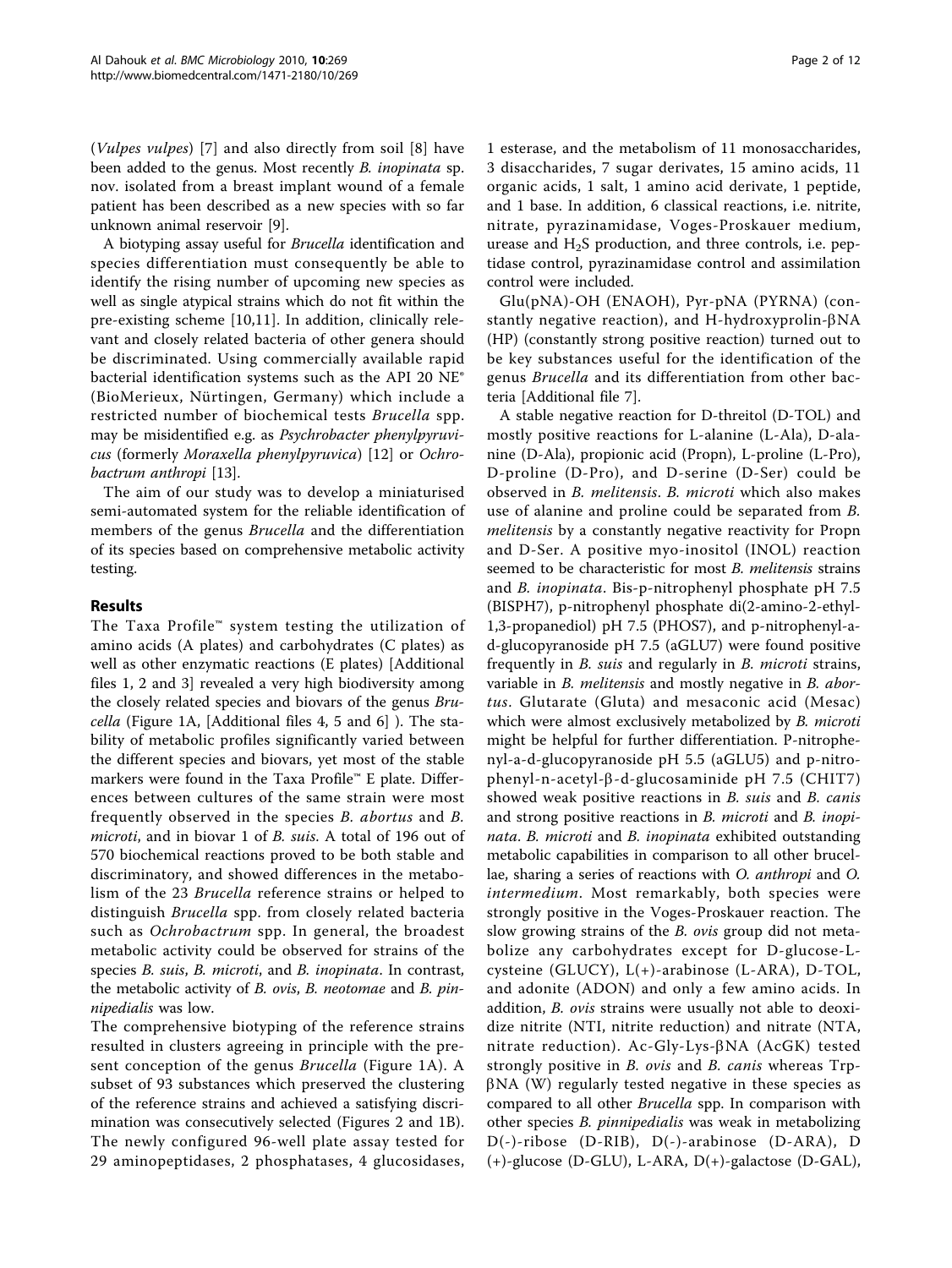<span id="page-2-0"></span>

 $D(+)$ -xylose (D-XYL), and a-D-talose (D-TAL). B. ceti and B. pinnipedialis showed significantly different carbohydrate utilization patterns. B. neotomae was the only species tested negative for d-Ala-pNA (DANA), GlypNA (GNA), Leu-pNA (LNA), Lys-pNA (KNA), Lys- $\beta$ NA (K), and Gly-Gly- $\beta$ NA (GG). Like *B. neotomae* the two yet unidentified strains isolated from foxes were negative for DANA and GNA. Despite of genetic consistency with the genus Brucella (data not shown) these two strains completely differed in their metabolic profile from the species described to date.

The panel of 93 discriminating reactions was re-evaluated for its usefulness in the identification of Brucella and the differentiation of its species and biovars using a broad spectrum of well characterized field strains. Both interand intra-assay variability were ascertained to be negligible. Results of the cluster analysis of the 113 strains investigated regarding their ability to metabolize the 93 selected substances supported our findings in the smaller collection of Brucella reference strains (Figure [3](#page-4-0)). Based on the metabolic profiles determined by the Brucella specific 96-well Micronaut<sup>™</sup> plate, *B. melitensis* and *B. abortus* isolates fell into two distinct groups (Figure [3](#page-4-0)). B. suis (except for biovar 5) could be found in another group but the biovars 1, and 3 and 4 gathered together with B. inopinata and B. canis isolates, respectively. B. suis bv 2 could be separated by its substrate assimilation pattern. B. suis bv 5 showed metabolic traits similar to B. ovis, B. neotomae and the marine mammal strains. Each Brucella strain investigated revealed an individual metabolic profile.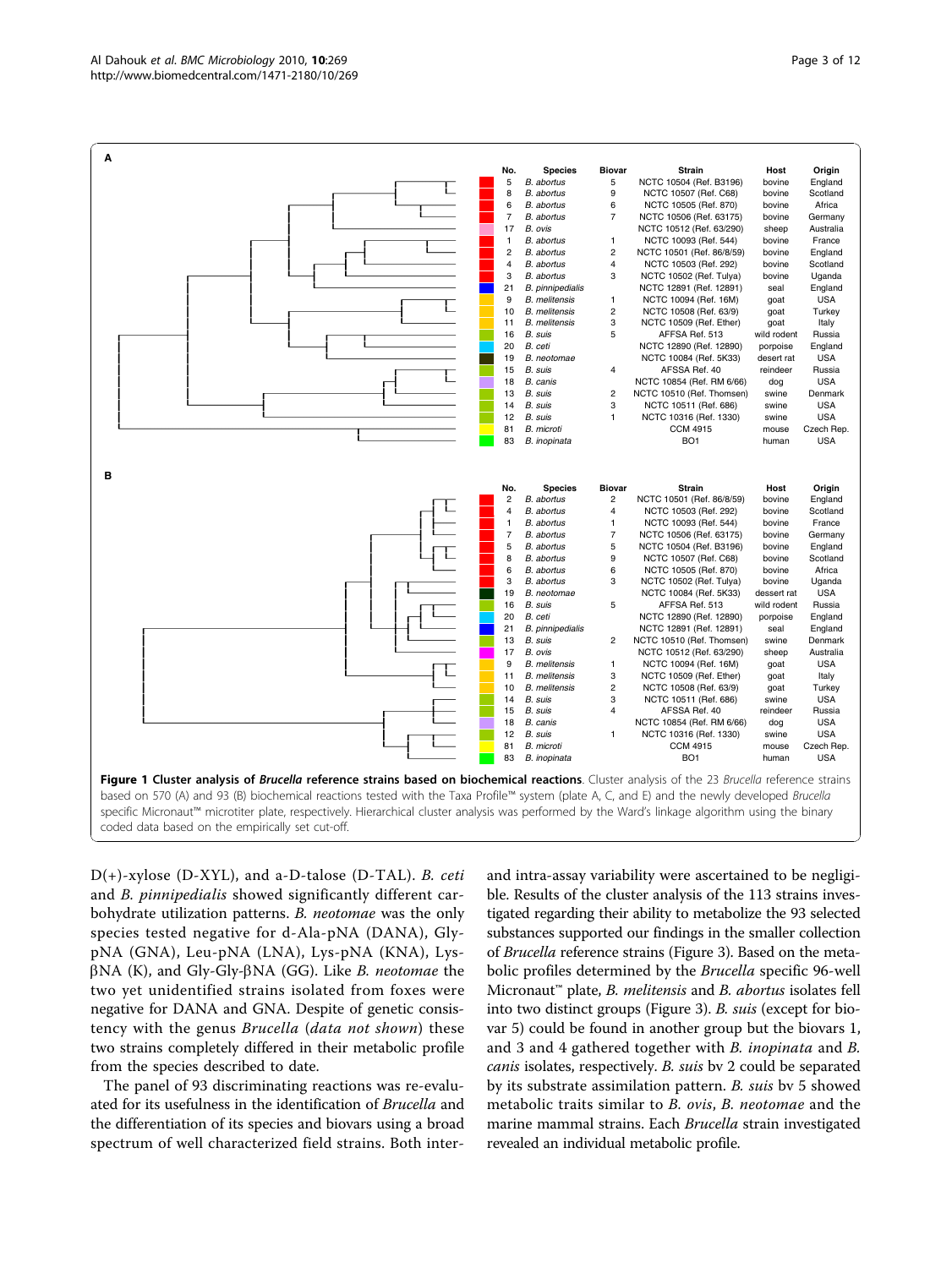<span id="page-3-0"></span>

|                                                                                                                                                                                          |                  | $\mathbf{2}$ | з           | 4             | 5                    | 6                   |                          | 8                        | 9            | 10     | 11    | 12               |
|------------------------------------------------------------------------------------------------------------------------------------------------------------------------------------------|------------------|--------------|-------------|---------------|----------------------|---------------------|--------------------------|--------------------------|--------------|--------|-------|------------------|
| A                                                                                                                                                                                        | <b>DANA</b>      | <b>HP</b>    | N           | D             | aGLU7                | $D-RIB$             | D-TOL                    | <b>INOL</b>              | GuaSu        | AcArg  | D-Pro | <b>NTI</b>       |
| в                                                                                                                                                                                        | <b>GNA</b>       | IL.          | W           | Е             | aMAL7                | D-ARA               | <b>ADON</b>              | <b>INON</b>              | L-Cyss       | Glyx   | Fuma  | <b>NTA</b>       |
| c l                                                                                                                                                                                      | <b>LNA</b>       | K            | EH          | Pyr           | aGLU5                | D-GLU               | <b>SUCR</b>              | Galli                    | D-Ala        | L-Ser  | D-Ser | <b>PCA</b>       |
| D                                                                                                                                                                                        | <b>KNA</b>       | <b>RR</b>    | <b>AcKA</b> | βA            | aXYL7                | L-ARA               | <b>MALTO</b>             | diLac                    | Propn        | HipArg | Glyc  | <b>VP</b>        |
| E.                                                                                                                                                                                       | <b>GPNA</b>      | GG           | dAdA        | V4M           | CHIT7                | <b>DOGAL</b>        | D-FRU                    | Acet                     | L-Ala        | L-Caro | Adeni | Urease           |
| F.                                                                                                                                                                                       | <b>AFPNA</b>     | P            | $\vee$      | PepK          | <b>EROL</b>          | D-GAL               | <b>DNSOL</b>             | L-Asn                    | <b>BHBut</b> | Gly    | Gluta | H <sub>2</sub> S |
| G                                                                                                                                                                                        | <b>ENAOH</b>     | <b>AcGK</b>  |             | <b>BISPH7</b> | L-FUC                | D-XYL               | <b>LYXA</b>              | L-Glu                    | D-Asn        | Adipa  | Mesac | PCC              |
| нΙ                                                                                                                                                                                       | <b>PYRNA</b>     | <b>AFPA</b>  | <b>VTS</b>  | PHOS7         | <b>GLUCY</b>         | D-TAL               | PAL                      | AlaGIn                   | L-Arg        | L-Pro  | D-His | <b>ACO</b>       |
|                                                                                                                                                                                          | monosaccharides  |              |             | amino acids   |                      |                     | aminopeptidases with pNA |                          |              |        |       |                  |
|                                                                                                                                                                                          |                  |              |             |               |                      |                     |                          |                          |              |        |       |                  |
|                                                                                                                                                                                          | disaccharides    |              |             | organic acids |                      |                     |                          | aminopeptidases with BNA |              |        |       |                  |
|                                                                                                                                                                                          | sugar derivates  |              |             |               | salts                |                     |                          | glucosidases             |              |        |       |                  |
|                                                                                                                                                                                          |                  |              |             |               | amino acid derivates |                     |                          | phosphatases             |              |        |       |                  |
|                                                                                                                                                                                          |                  |              |             | peptides      |                      |                     | esterases                |                          |              |        |       |                  |
|                                                                                                                                                                                          | basic substrates |              |             |               |                      | classical reactions |                          |                          |              |        |       |                  |
| Figure 2 The Brucella specific Micronaut <sup>™</sup> microtiter plate. Design of the newly developed Brucella specific Micronaut™ microtiter plate<br>including 93 selected substances. |                  |              |             |               |                      |                     |                          |                          |              |        |       |                  |

Using the newly developed Brucella specific Micronaut<sup>™</sup> biotyping assay, *B. abortus* bv 4, 5, and 7, *B. suis* bv 1-5, B. ovis, B. neotomae, B. pinnipedialis, B. ceti, B. microti, and *B. inopinata* could be discriminated within the genus with a specificity of 100% (Table [1](#page-5-0)). In contrast, members of the three B. melitensis biovars formed a homogenous group. Although the metabolic activity of B. melitensis strains did not correlate with the classical biotyping scheme, subgroups within the species could still be defined (Figure [3\)](#page-4-0). Gram-negative microorganisms other than brucellae e.g. Ochrobactrum intermedium, O. anthropi, Yersinia enterocolitica O:9, and Acinetobacter lwoffii showed differing oxidative metabolic profiles and could clearly be distinguished from Brucella spp. in our experimental setting. Furthermore, a screening of the Micronaut-IDS database (Merlin Diagnostika) which is a widely used rapid identification system for Gram-negative and Gram-positive bacteria clearly discriminated brucellae from other bacterial taxa on the basis of four enzymatic reactions i.e. HP, Pyr- $\beta$ NA (Pyr), urease, and NTA [Additional file [8,](#page-10-0) only clinically relevant bacteria are shown].

The biotyping results were independent of the host and the geographic origin of Brucella isolates.

#### **Discussion**

#### Classical phenotyping and metabolic markers of Brucella spp

Although Brucella is a monophyletic genus, apparent differences between its species do exist e.g. host specificity and pathogenicity. Nowadays, Brucella species and biovars are distinguished by a limited number of microbiological tests measuring quantitative or qualitative differences of dye bacteriostasis, hydrogen sulfide production, urea hydrolysis, carbon dioxide requirement, bacteriophage sensitivity and agglutinin absorption. For at least half a century these microbiological procedures have not changed, although various new Brucella species showing variable phenotypic traits have been detected and new diagnostic methods have been developed.

Neither the classical biochemical tests nor antigenic properties and phage-sensitivity can be considered a reliable guide to the identification of Brucella species. Contradictory results were often reported [[14\]](#page-10-0). However, variations in  $H_2S$  production,  $CO_2$  requirement, a change in dye tolerance or atypical surface antigens i.e. inconsistent A and M antigens usually do not affect the oxidative metabolic pattern of a strain [[15,16](#page-10-0)]. Metabolic activities have proven to be stable parameters allowing unambiguous species identification, particularly in strains which show conflicting identities by conventional determinative methods [\[14,17](#page-10-0)-[19\]](#page-10-0). In addition, differing metabolism may help to describe new species [[6](#page-10-0),[9,20](#page-10-0)]. In our series, two strains isolated from foxes in Austria (strain no. 110 and 111) which displayed an atypical metabolic pattern could be identified.

Oxidative metabolic profiles remain qualitatively stable for long periods of time and usually show no change in characteristic patterns after in vivo and in vitro passages [[21](#page-10-0)]. However, quantitative differences in the oxidative metabolic rate of monosaccharides have been observed after multiple passages in vitro [[21\]](#page-10-0). Variants in the oxidative metabolic pattern found among different CFUs of the same strain have been described in varying frequencies depending on Brucella species and biovars [[22\]](#page-10-0). In our experiments, *B. suis* by 1 showed the highest intrastrain variability in its enzymatic activity (data not shown).

Despite the stability of the metabolic markers and their consecutive usefulness in diagnostic assays, studies describing the differences in the metabolism of Brucella spp. have not been conducted for decades as the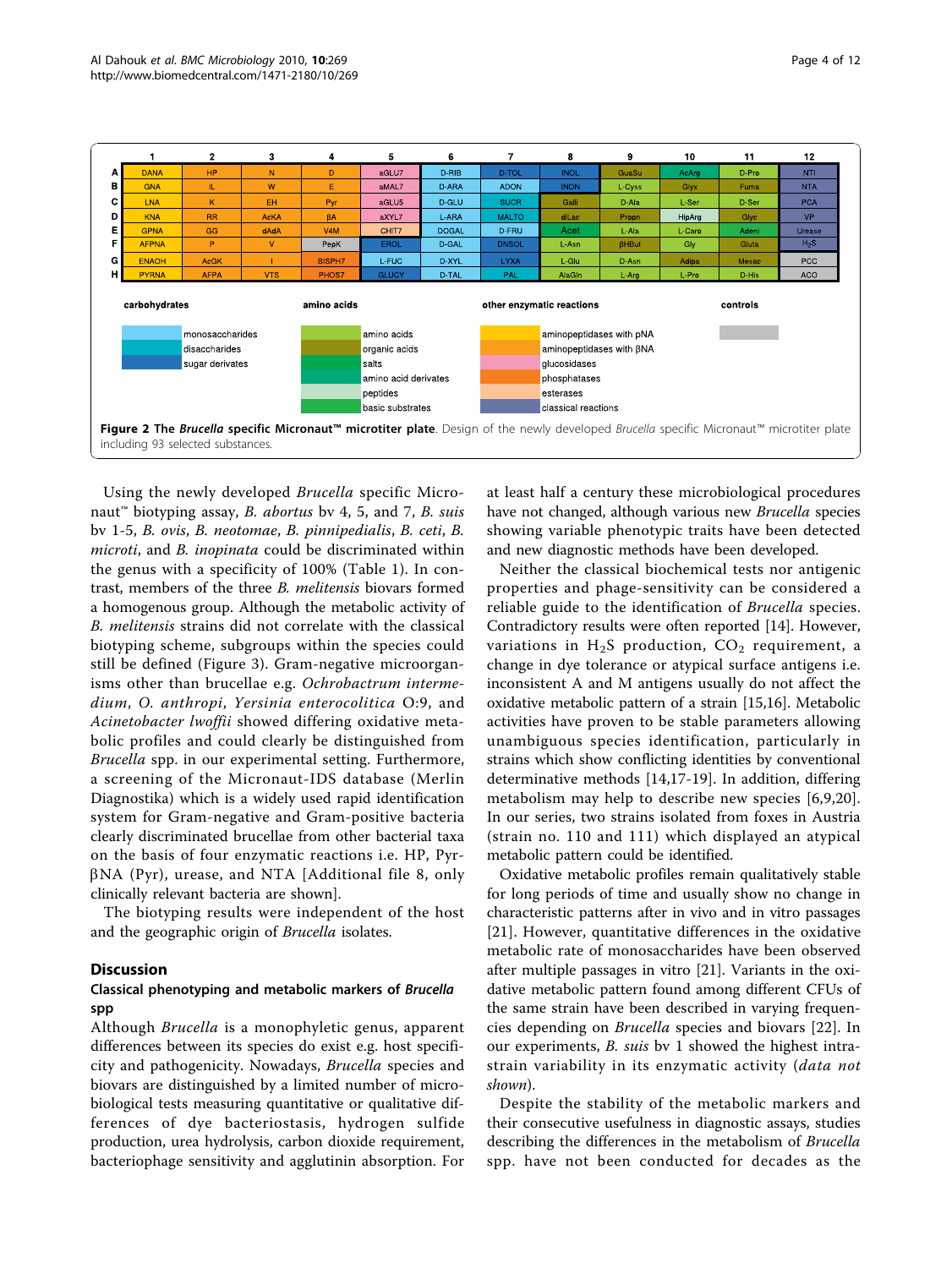Figure 3 Cluster analysis of Brucella field isolates based on biochemical reactions. Cluster analysis of 113 Brucella strains including the reference strains and two isolates of a potentially new species that originated from Austrian foxes based on 93 biochemical reactions tested with the newly developed Brucella specific Micronaut™ microtiter plate. Hierarchical cluster analysis was performed by the Ward's linkage algorithm using the binary coded data based on the empirically set cut-off.

<span id="page-4-0"></span>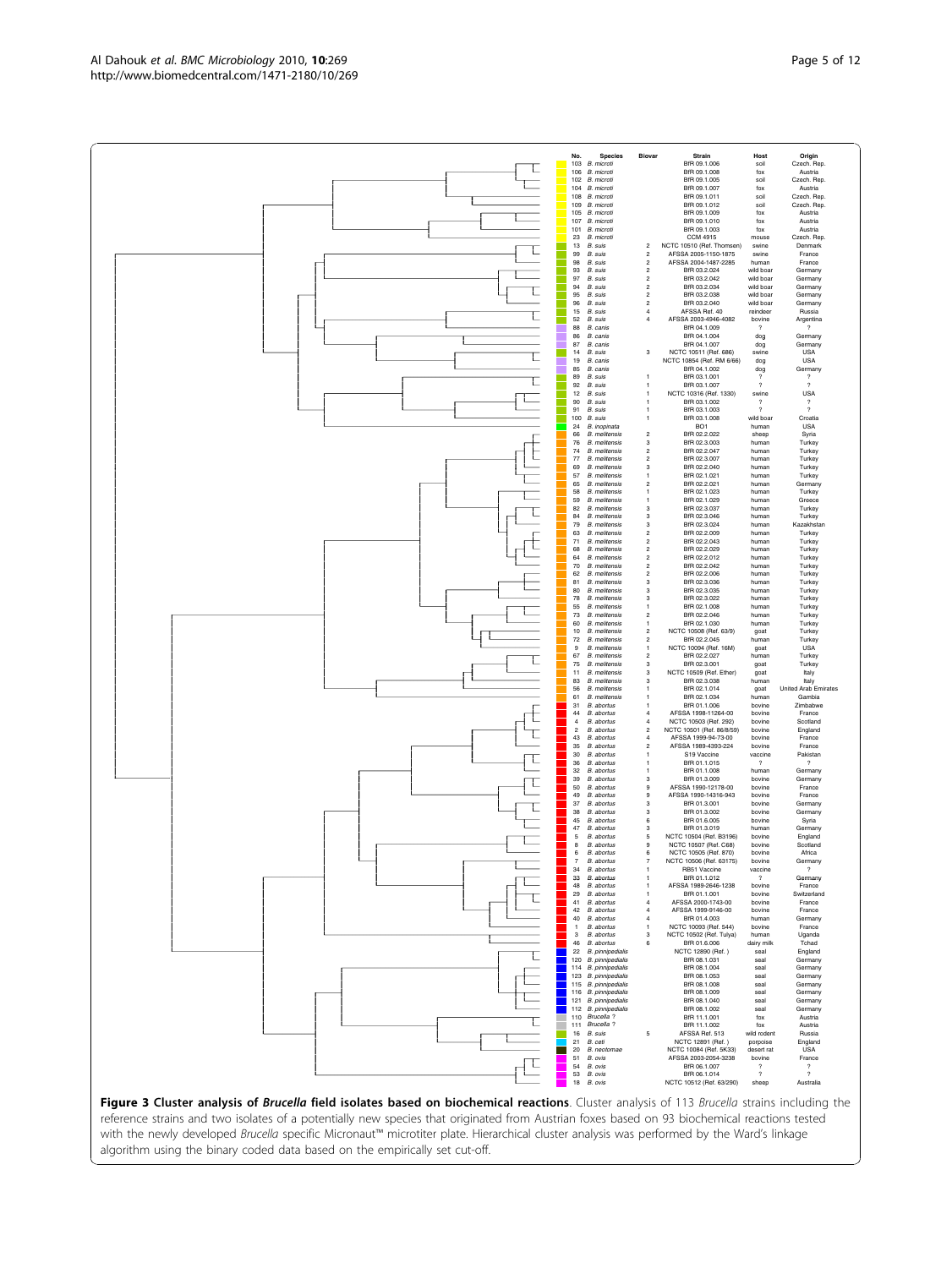| Brucella spp.           |                | Specificity in %                 |    |                                   |    |  |  |  |
|-------------------------|----------------|----------------------------------|----|-----------------------------------|----|--|--|--|
| <b>Species</b>          | <b>Biovars</b> | <b>Biovar</b><br>differentiation |    | <b>Species</b><br>differentiation |    |  |  |  |
|                         | 1              | $\overline{0}$                   |    |                                   |    |  |  |  |
|                         | $\overline{2}$ | $\frac{75}{2}$                   |    |                                   |    |  |  |  |
|                         | 3              | $\frac{90}{5}$                   |    |                                   |    |  |  |  |
| <b>B.</b> abortus       | 4              | 100                              |    | 100                               |    |  |  |  |
|                         | 5              | 100                              |    |                                   |    |  |  |  |
|                         | 6              | $\underline{0}$                  |    |                                   |    |  |  |  |
|                         | 7              | 100                              |    |                                   |    |  |  |  |
|                         | 9              | $\overline{0}$                   |    |                                   |    |  |  |  |
|                         | 1              | 19                               |    | 100                               |    |  |  |  |
| <b>B.</b> melitensis    | 2              | 89                               |    |                                   |    |  |  |  |
|                         | 3              | 64                               |    |                                   |    |  |  |  |
|                         | 1              | 100                              | 74 | 100                               | 99 |  |  |  |
|                         | $\overline{2}$ | 100                              |    |                                   |    |  |  |  |
| <b>B.</b> suis          | 3              | 100                              |    |                                   |    |  |  |  |
|                         | 4              | 100                              |    |                                   |    |  |  |  |
|                         | 5              | 100                              |    |                                   |    |  |  |  |
| <b>B.</b> ovis          |                |                                  |    | 100                               |    |  |  |  |
| <b>B.</b> canis         |                |                                  |    | $\underline{60}$                  |    |  |  |  |
| <b>B.</b> neotomae      |                |                                  |    | 100                               |    |  |  |  |
| B. ceti                 |                |                                  |    | 100                               |    |  |  |  |
| <b>B.</b> pinnipedialis |                |                                  |    | 100                               |    |  |  |  |
| <b>B.</b> microti       |                |                                  |    | 100                               |    |  |  |  |
| <b>B.</b> inopinata     |                |                                  |    | 100                               |    |  |  |  |

<span id="page-5-0"></span>Table 1 Specificity of the Brucella specific Micronaut™ microtiter plate.

Specificity of the Micronaut™ system to differentiate Brucella species and biovars.

classical laboratory techniques are labour-intensive and very demanding. Especially Warburg manometry which is carried out in a respirometer measuring oxygen uptake has been widely used to determine oxidative metabolic patterns in order to describe and differentiate species, biovars, and atypical strains of the genus Brucella. Formerly, manometric studies on the metabolic activity of brucellae helped to quantitatively define the species classified within the genus [[23\]](#page-11-0). However, due to the demanding techniques applied only a restricted number of strains and reactions were tested and various substrates e.g. D-asparagine, L-proline, adonitol, fructose and glucose were regarded as not useful for species and biovar differentiation [[23,24\]](#page-11-0). In the comprehensive setting of this study most of these substrates also proved their usefulness.

Manometric studies have confirmed that a characteristic oxidative pattern for Brucella species exists whereas specific profiles for the biovars have not yet been described except for B. suis bv 1-4 [[25](#page-11-0)]. Using the Micronaut<sup>™</sup> system we were able to discriminate  $B$ . abortus by 4, 5, and 7, B. suis by  $1-5$ , B. ovis, B. neotomae, B. pinnipedialis, B. ceti, B. microti and B. inopinata with a specificity of 100%. However, differentiation among the B. melitensis biovars was impossible as, according to their oxidative metabolic activity, they form a very homogenous group. The results of the cluster analysis based on our biotyping data (Figure [3\)](#page-4-0) are in general concordance with the genotyping data acquired by Multiple Loci VNTR (Variable Number of Tandem Repeats) Analysis (MLVA) [\[26](#page-11-0)]. Neither biotyping nor genotyping proved a biovar specific clustering in B. melitensis strains [\[27](#page-11-0)]. Although we tested a substantial number of biochemical reactions we may have chosen the wrong set of substrates for the differentiation of B. melitensis strains, but the separation of this species in three biovars could also be somehow artificial.

#### Biotyping of Brucella spp. using commercially available assays

If biological traits such as enzymatic activities are tested all potential variables must be reduced to a minimum to avoid intra- and inter-assay variations which may occur in addition to minimal biological variations. Commercial test systems offer a large number of quality controls both in the production chain and under experimental conditions.

Commercially available microtiter plates coated with various substrates to characterize the metabolic pattern of bacteria have already been used to describe new species of the genus *Brucella* e.g. the Biolog<sup>™</sup> system for *B*. *ceti* [[28](#page-11-0)] and the Micronaut™ system for *B. microti* and B. inopinata [[6,9](#page-10-0)]. However, comprehensive metabolic studies including all currently known species and biovars are rare.

Using the Biolog™ GN MicroPlate system (Biolog, CA, USA) based on 44 differentially oxidized substrates, B. melitensis, B. abortus and B. suis isolates could be grouped into taxons identical with the presently recognized species [[29\]](#page-11-0). However, only a restricted number of strains (n = 35) were tested and biovars were not differentiated. In a larger strain collection  $(n = 71)$  which included all biovars of the six classical Brucella species only 50% of the strains were correctly identified confirming the poor specificity of this commercially available, substrate mediated, tretrazolium identification technique [\[30](#page-11-0)]. López-Merino and colleagues used the Biotype 100™ carbon substrate assimilation system (bio-Mérieux, Marcy-L'Etoile, France) which comprises 99 carbohydrates, organic acids and other carbon substrates to discriminate B. melitensis, B. abortus, B. suis and B. canis [\[31\]](#page-11-0). Using the most discriminating carbon substrates i.e. D-glucose, D-trehalose, D-ribose, palatinose, L-fucose, L-malate, and DL-lactate more than 80% of the B. melitensis and B. abortus strains could be correctly identified. Similar to the *Brucella* specific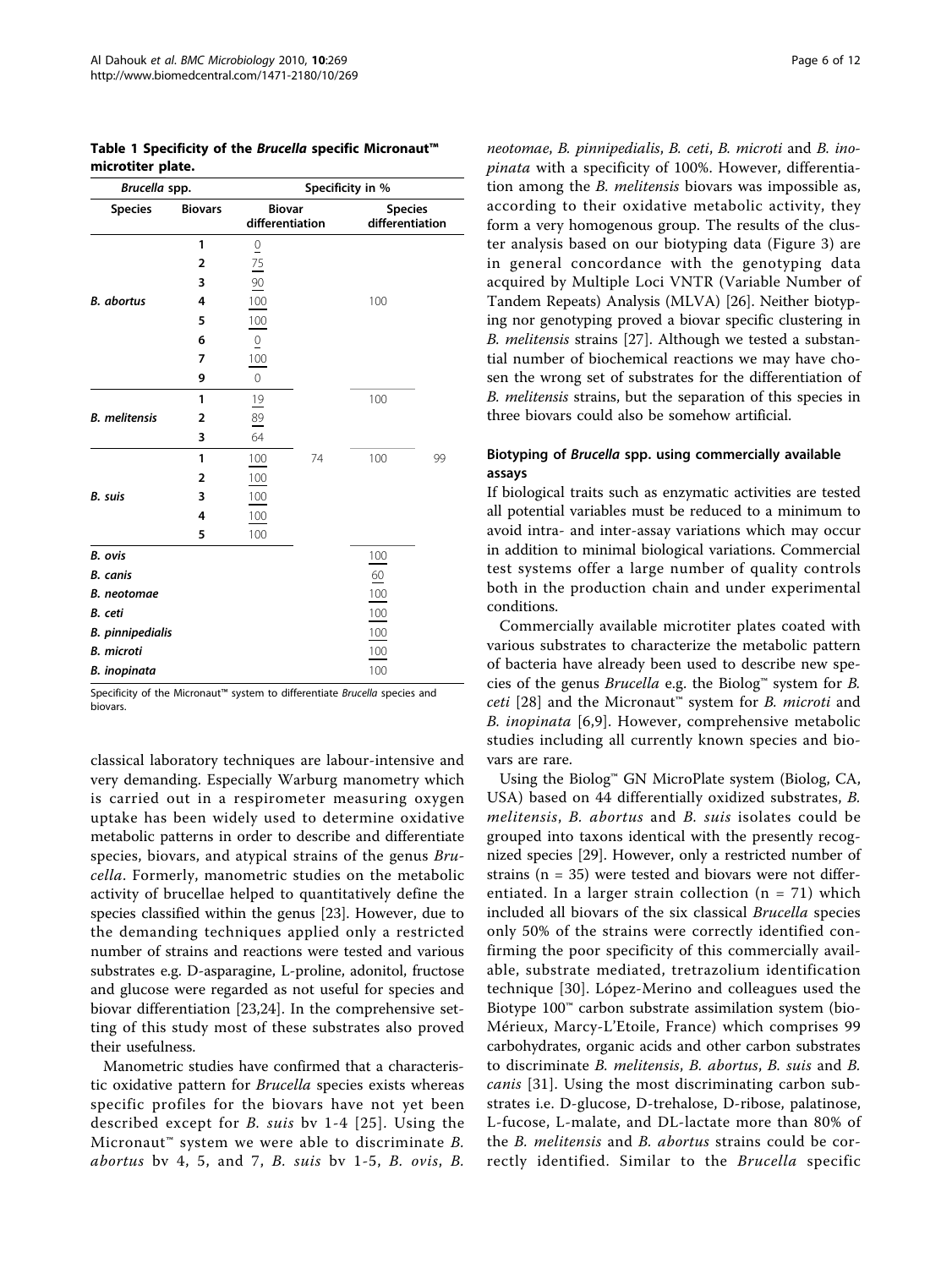Micronaut<sup>™</sup> plate designed in this study *B. suis* and *B.* canis could not always be discriminated. The limited number of field isolates tested per species may have produced inconclusive results, particularly when only reference strains were available which are well known for atypical phenotypic traits. Future studies on larger strain collections may reveal more unique metabolic profiles suitable for species and biovar differentiation and also helpful to discriminate between *B. suis* by 3 and *B.* canis. Nevertheless, the overall specificity for the identification of *Brucella* species using the Micronaut<sup>™</sup> system reached 99%.

## Experimental conditions potentially interfering with bacterial metabolism and influencing biotyping results

Many experimental parameters may influence the metabolic activity of bacteria. For instance, oxidative rates may decrease if Brucella is prepared from 48 hours rather than 24 hours cultures [[25](#page-11-0)] because Brucella is able to adapt to starvation. This effect does not seem to be important in the Micronaut<sup>™</sup> system since turbidity is measured reflecting bacterial growth within a period of 48 hours as an indirect parameter for substrate utilization. Consequently, the bacteria have plenty of time to switch on all necessary metabolic pathways. Hence, the metabolic rate of glutamic acid may differ between B. abortus and B. melitensis [\[32\]](#page-11-0) but after 48 h the substrate is entirely metabolized by both species. For the same reason *B. suis* has been described as inactive in the metabolism of glutamic acid but our results revealed extensive utilization of this substrate at least for the biovars 3-5 whereas the metabolization was variable in the biovars 1 and 2.

The growth medium can also have an effect on the utilization of substrates and brucellae may operate with alternate metabolic pathways leading to discrepant stimulatory effects in different assays [[30\]](#page-11-0). Therefore, a minimal medium i.e. buffered sodium chloride peptone (from potatoes) solution was used in Taxa Profile™ and Micronaut™ plates to avoid interference with other potential substrates in the culture medium.

The rates of oxidation of various compounds are also strongly dependent on intact bacterial membranes and pH values [[33](#page-11-0),[34](#page-11-0)]. In our experiments, asparagines were easily oxidized by most of the Brucella spp., but aspartic acid was not (exceptions were B. suis bv 4, B. microti, and B. inopinata). Furthermore, glutamic acid was oxidized, but intermediates in the pathway, such as  $\alpha$ -ketoglutarate and succinate (except for B. microti and B. inopinata) were usually not. Lowering the pH of a reaction mixture containing intact cells of brucellae markedly increased the oxidation rate of these metabolites e. g. L-aspartate,  $\alpha$ -ketoglutarate, succinate, fumarate, Lmalate, oxaloacetate, pyruvate and acetate [[34\]](#page-11-0). Differences between Brucella species may occur in the pH range at which the bacteria are able to utilize some of the substrates and therefore labile metabolic profiles can be observed [[35\]](#page-11-0). Nevertheless, such reactions may be helpful for the differentiation of species and biovars if assay conditions are stable. The effect of extracellular adjustment of the pH upon intracellular enzymatic reactions can be explained by organic acids permeating the cell more readily when undissociated than when ionized. Hence, a pH change may overcome the permeability barrier for many substrates especially of the Krebs' cycle. For this reason our results do not easily reflect intracellular substrate utilization. In proteomic studies on intracellular brucellae and bacteria grown under stress conditions comparable to the intracellular niche of Brucella, enzymes of the TCA cycle i.e. the succinyl CoA synthetase and aconitate hydratase were found increased [[36,37\]](#page-11-0). In contrast, intermediates of the TCA cycle such as citrate, isocitrate,  $\alpha$ -ketoglutarate, succinate, malate, fumarate were not generally metabolized in vitro or showed variable metabolization in the different species such as oxaloacetic acid.

Although modelling of the intracellular niche of brucellae is not a topic of this study the Micronaut™ system might be helpful to investigate differences in the metabolic activity between the species under various growth conditions. This will allow a much deeper insight in the metabolic changes of intracellular compared to extracellular brucellae and will help to understand survival strategies of the pathogen under starvation, microaerobic and acidic conditions. In this context, a negative correlation between metabolic activity and the relative degree of virulence was observed among B. abortus strains [[38](#page-11-0)]. Avirulent mutants of B. melitensis, B. abortus and B. suis that failed to replicate or survive in macrophages or animal models often had mutations in the carbohydrate metabolism [[39](#page-11-0)]. In our study, B. microti which is not known to be human pathogenic was the metabolically most active species.

Independent of the method used a broad agreement can be observed for the utilization of carbohydrates by Brucella spp. whereas the results of the amino acid metabolism are more variable [\[3,16](#page-10-0)]. Differences in the oxidation rate of different isomers of the same amino acid have been described for short incubation periods, e. g. B. suis and B. melitensis are known to oxidize D-alanine more rapidly than the L-isomer [[40\]](#page-11-0) or B. abortus oxidized L-glutamic acid and L-asparagine rapidly whereas relatively slight activity was obtained with the D-isomers [[38\]](#page-11-0). Differences in the metabolization rate could not be used for differentiation in our multi-substrate test. As many substrates were tested at the same time the incubation period was prolonged to 48 hours to ensure that each substrate was completely utilized.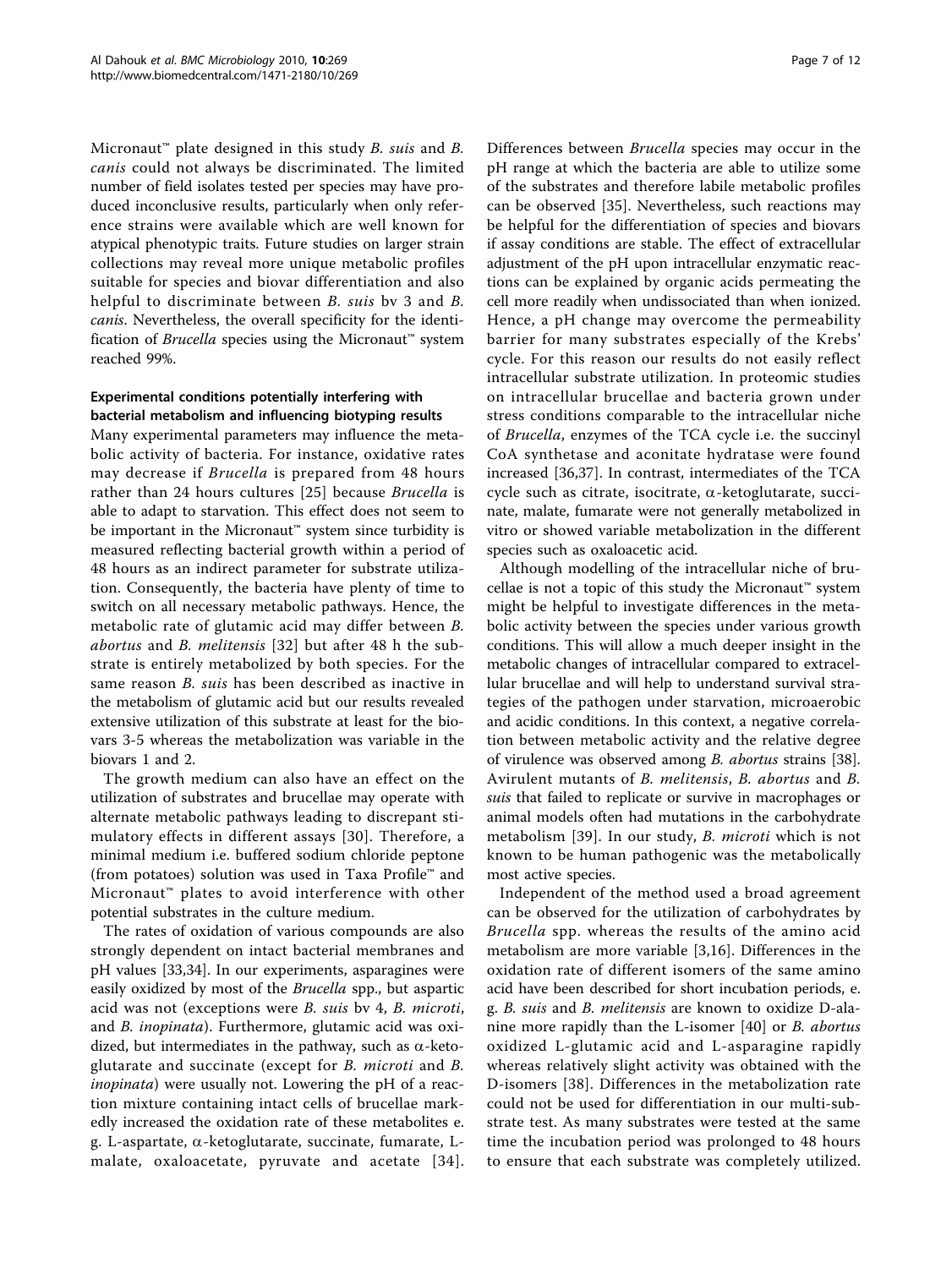With a few exceptions, there are only minor differences in the general utilization of D- and L-isomers of amino acids within the same species [[41\]](#page-11-0). Therefore both isomers of the same amino acid were only included three times in the Micronaut™ plate, i.e. D-/L-proline, D-/Lalanine, and D-/L-serine. In our experiments, opposing metabolic activity could be observed for the different isomers of proline in B. abortus bv 3, B. suis bv 2, and B. canis, for the isomers of alanine in B. canis and B. neotomae, and for the isomers of serine in B. suis bv 1, 2, and 4, B. ovis, B. microti and B. inopinata.

Further, substrate concentration may influence the metabolic activity of Brucella [\[34](#page-11-0),[38\]](#page-11-0). Although sample volumes are different in Taxa Profile™ and Micronaut™ plates the final substrate concentration is the same. Hence, apparently contradictory results in these two test systems which could be observed in our study cannot be explained by different concentrations of the same compound.

Because of the small volumes used in the Taxa Profile™ plate turbidity could not be measured due to technical limitations. Therefore the indicator phenol red was added to colorimetrically measure respiration. In contrast, in the 96-well Micronaut<sup>™</sup> plate turbidity as a measure of bacterial growth was determined. The measurement of respiration instead of growth is much more sensitive since bacteria may respond metabolically by respiring but not by growing [[42](#page-11-0)]. Hence, this effect may have led to differing results for the utilization of the same substrate on the two platforms. However, respiration could not be used in the genus Brucella since some strains are dependent on  $CO<sub>2</sub>$  which catalyzes abiotic reduction of the dye.

As most metabolic pathways are encoded within the Brucella genome brucellae might present as fastidious due to slow growth. Although the genome sequence of B. microti is almost identical to that of B. suis with an overall sequence identity of 99.84% in aligned regions, phenotypically these species differ significantly which might be caused by variable gene regulations and different growth patterns [\[43](#page-11-0)].

Both respirometry and tetrazolium reduction assays proved that *B. abortus* is characteristically stimulated by L-alanine, L-asparagine and L-glutamate [\[30](#page-11-0)]. In contrast, the Micronaut™ results were heterogeneous for L-alanine in B. abortus strains. The differences in metabolic activity observed between these methods might be caused by the cut-off selected in our experiments. Deduced from the OD values measured with the Micronaut™ system three levels of substrate utilization could be defined: no/weak metabolic activity  $(-)$ , moderate metabolic activity  $(+)$ , and strong metabolic activity (++) [Additional file [7](#page-10-0)]. The different levels of oxidative metabolic activity on amino acid and carbohydrate substrates determined by Micronaut<sup>™</sup> agreed with the oxygen uptake levels for most substrates measured by conventional manometric techniques [\[25\]](#page-11-0). However, owing to the dispersion of the individual OD values, quantitative differences are of limited practical relevance. The selection of cut-offs which delineated positive and negative metabolic activity greatly contributed to the clarification of the presentation of substrate utilization. Of course, the limit between two activity patterns is rather artificial.

# Conclusions

The results of the comprehensive biotyping study presented evidence that species of the genus Brucella can be correctly identified by their metabolic patterns. Although a range of metabolic properties allows clustering of Brucella into species and biovars clearly defined boundaries do not always exist.

Based on a selection of 93 different substrates out of 570 initially tested, a Brucella specific 96-well Micronaut<sup>™</sup> microtiter plate was developed and successfully evaluated in a large panel of Brucella strains comprising all currently known species and biovars. Although the Micronaut™ system still requires a biological safety cabinet throughout the procedure it is much easier to handle and does not require the preparation of specific reagents leading to quicker results than conventional microbiological methods. Hence, the Micronaut™ system may replace or at least complement time-consuming tube testing. Furthermore, an easy to handle identification software facilitates its applicability for routine use.

The newly developed Brucella specific 96-well Micronaut<sup>™</sup> plate fulfilled the performance criteria recommended for a typing assay, i.e. typeability, reproducibility, stability and discriminatory power. Although we were not able to examine the epidemiological concordance of our biotyping results, there are definite indications that the metabolic profiles of different isolates match within the same outbreak [[16\]](#page-10-0). The Micronaut<sup>™</sup> system has also proven to be invaluable in the characterization of otherwise untypable new species. However, reference and new strains should always be tested in the same series because the differences in oxidative metabolic profiles may not only be qualitative but also quantitative.

Biodiversity of Brucella spp. also reflects taxonomic (natural and evolutionary) relationships that exist between and among the organisms sequestered and clustered within the classification scheme. Hence, the Micronaut™ system is not only a diagnostic assay it can be a striking tool in functional taxonomy of the genus Brucella.

Our results may raise the question if the widely accepted biotyping scheme based on only a few phenotypic features is sufficient to get a clear idea of the true composition of the genus Brucella and will meet future demands. The new diagnostic approach presented in this study may help to overcome these limitations.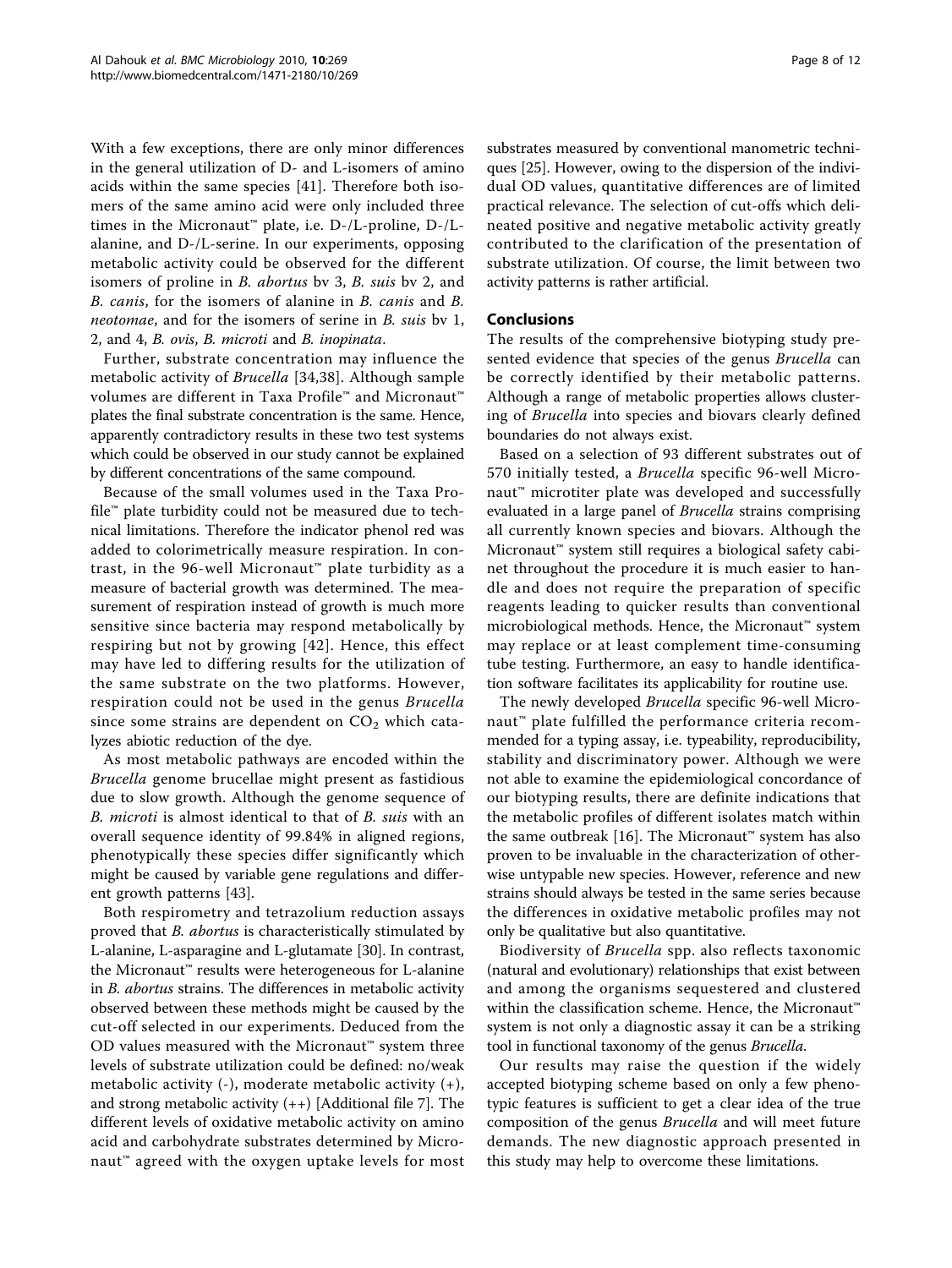#### <span id="page-8-0"></span>Methods

#### Brucella strains

Brucella spp. were characterized by classical microbiological methods according to Alton et al. (1988) [[2\]](#page-10-0). Comprehensive biochemical phenotyping was performed on the Brucella reference strains representing all currently known species and their biovars as well as on up to 7 field isolates per species and biotype as far as available (Table 2). The consecutively established Brucella specific 96-well microtiter plate was evaluated testing the reference strains and a broad range of Brucella isolates (a total of 113 strains) originating from various animal hosts and human patients, i.e. *B. melitensis* by 1 ( $n = 8$ ), bv 2 (n = 14) and bv 3 (n = 11); *B. abortus* bv 1 (n = 9), by 2 (n = 2), by 3 (n = 5), by 4 (n = 6), by 5 (n = 1), by 6 (n = 3), by 7 (n = 1) and by 9 (n = 3); B. suis bv 1 (n = 6), bv 2 (n = 8), bv 3 (n = 1), bv 4 (n = 2) and by 5 (n = 1); *B. canis* (n = 5), *B. ovis* (n = 4), *B.* neotomae  $(n = 1)$ , B. pinnipedialis  $(n = 8)$  and B. ceti  $(n = 1)$  $= 1$ , B. microti (n = 10), B. inopinata (n = 1), and two atypical strains according to the hitherto existing biotyping scheme (Table 2). Isolates of diverse geographical origin were deliberately selected to gain a large variety of strains.

Table 2 Brucella strains tested for metabolic activity

| <b>Species</b>          | <b>Biovar</b>  | <b>Strain</b>           | Culture<br>collection         | Host           | Number of field isolates          |                                                          |  |  |
|-------------------------|----------------|-------------------------|-------------------------------|----------------|-----------------------------------|----------------------------------------------------------|--|--|
|                         |                |                         |                               |                | Taxa Profile™ (570<br>substrates) | Micronaut <sup>™</sup> Brucella plate (93<br>substrates) |  |  |
|                         | $\mathbf{1}$   | 544                     | NCTC <sup>a</sup> 10093       | Cattle         | 6                                 | 8                                                        |  |  |
|                         | $\overline{2}$ | 86/8/59                 | <b>NCTC 10501</b>             | Cattle         | 1                                 |                                                          |  |  |
|                         | 3              | Tulya                   | <b>NCTC 10502</b>             | Human          | $\overline{4}$                    | 4                                                        |  |  |
| <b>B.</b> abortus       | 4              | 292                     | <b>NCTC 10503</b>             | Cattle         | 5                                 | 5                                                        |  |  |
|                         | 5              | B3196                   | <b>NCTC 10504</b>             | Cattle         | 0                                 | $\Omega$                                                 |  |  |
|                         | 6              | 870                     | <b>NCTC 10505</b>             | Cattle         | 3                                 | 2                                                        |  |  |
|                         | $7*$           | 63175                   | <b>NCTC 10506</b>             | Cattle         | $\mathbf 0$                       | 0                                                        |  |  |
|                         | 9              | C68                     | <b>NCTC 10507</b>             | Cattle         | $\overline{2}$                    | $\overline{2}$                                           |  |  |
|                         | 1              | 16 M                    | <b>NCTC 10094</b>             | Goat           | $\overline{4}$                    | $\overline{7}$                                           |  |  |
| В.<br>melitensis        | 2              | 63/9                    | <b>NCTC 10508</b>             | Goat           | 5                                 | 13                                                       |  |  |
|                         | 3              | Ether                   | <b>NCTC 10509</b>             | Goat           | 4                                 | 10                                                       |  |  |
|                         | 1              | 1330                    | <b>NCTC 10316</b>             | Swine          | $\overline{4}$                    | 5                                                        |  |  |
|                         | 2              | Thomsen                 | <b>NCTC 10510</b>             | Swine          | 6                                 | 7                                                        |  |  |
| B. suis                 | 3              | 686                     | <b>NCTC 10511</b>             | Swine          | 1                                 | 0                                                        |  |  |
|                         | 4              | 40                      | AFSSA <sup>b</sup> Ref. 40    | Reindeer       | 1                                 |                                                          |  |  |
|                         | 5              | 513                     | AFSSA Ref. 513                | Wild rodent    | 0                                 | 0                                                        |  |  |
| <b>B.</b> canis         |                | RM6/66                  | <b>NCTC 10854</b>             | Dog            | $\overline{4}$                    | $\overline{4}$                                           |  |  |
| B. ovis                 |                | 63/290                  | <b>NCTC 10512</b>             | Sheep          | $\overline{2}$                    | 3                                                        |  |  |
| <b>B.</b> neotomae      |                | 5K33                    | <b>NCTC 10084</b>             | Desert rat     | 0                                 | 0                                                        |  |  |
| <b>B.</b> pinnipedialis |                |                         | <b>NCTC 12890</b>             | Common<br>seal | $\overline{7}$                    | 7                                                        |  |  |
| B. ceti                 |                |                         | <b>NCTC 12891</b>             | Porpoise       | $\mathbf 0$                       | 0                                                        |  |  |
| <b>B.</b> microti       |                |                         | CCM <sup>c</sup> 4915         | Common<br>vole | 1                                 | 9                                                        |  |  |
| <b>B.</b> inopinata     |                | BO <sub>1</sub>         | BCCN <sup>d</sup> 09-01       | Human          | $\mathbf 0$                       | 0                                                        |  |  |
| <b>Unknown</b>          |                |                         | BfR <sup>e</sup> 11.1.001/002 | Fox            | $\overline{0}$                    | $\overline{2}$                                           |  |  |
| <b>Total</b>            |                | 23 reference<br>strains |                               |                | 60 field isolates                 | 90 field isolates                                        |  |  |

Brucella reference strains and overview of field isolates tested with the Taxa Profile™ system and the newly developed Brucella specific Micronaut™ microtiter plate.

a NCTC: National Collection of Type Cultures.

<sup>b</sup> AFSSA: Agence Française de Sécurité Sanitaire des Aliments.

<sup>c</sup> CCM: Czech Collection of Microorganisms.

<sup>d</sup> BCCN: Brucella Culture Collection from Nouzilly.

<sup>e</sup> BfR: Bundesinstitut für Risikobewertung.

\* The authenticity of the B. abortus bv 7 reference strain has been questioned; this strain remains as a potential reference strain until an agreement will be finally reached [[44\]](#page-11-0).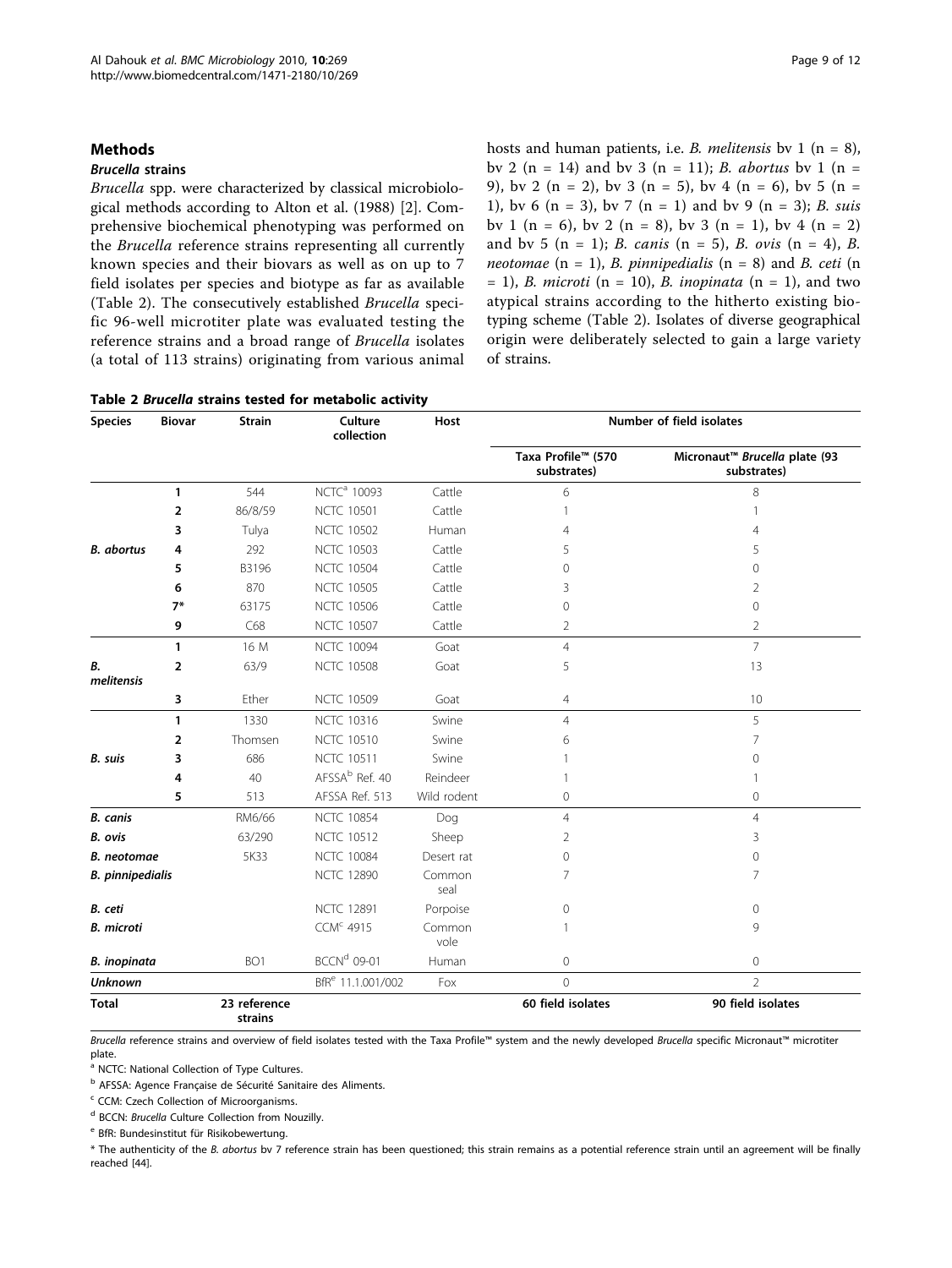<span id="page-9-0"></span>Various strains initially tested with the 384-well Taxa Profile™ plates were re-evaluated using the newly developed 96-well plate. In addition, a limited selection of closely related and clinically relevant bacteria was tested, i.e. Acinetobacter lwoffii (DSM 2403), Yersinia enterocolitica O:9 (IP-383 RKI/Paris), Ochrobactrum intermedium (CCUG 24964), O. anthropi (DSM 6882), Enterococcus faecalis (DSM 2570), Escherichia coli (DSM 1103), Pseudomonas aeruginosa (DSM 1117), and Staphylococcus aureus (DSM 2569).

#### Culture and sample preparation

All strains were grown on Brucella agar for 48 h at 37°C with or without  $10\%$  CO<sub>2</sub> depending on the needs of the particular species. Horse serum (10%) was added to the culture medium to facilitate the growth of B. ovis. Colony material was harvested and solubilised in 0.1% buffered sodium chloride peptone (from potatoes) solution and in sterile 0.9% NaCl for use in profile A or C plates and profile E plates, respectively. The turbidity of the bacterial suspension was adjusted to a 2.0 McFarland standard. Each well of the 384- and 96-well plates was inoculated with 25 μl and 100 μl of the respective preparation, respectively. The microtiter plates were incubated at 37°C for 48 h before reading.

#### Brucella phenotyping

The metabolic activity of Brucella was comprehensively assessed using the Taxa Profile™ system (Merlin Diagnostika, Bornheim-Hersel, Germany) based on 384-well microtiter plates coated with various substrates. The Taxa Profile™ A microtiter plate allows testing of 191 different amines, amides, amino acids, other organic acids and heterocyclic and aromatic substrates [Additional file 1]. The Taxa Profile™ C microtiter plate enables the analysis of 191 different mono-, di-, tri- and polysaccharides and sugar derivates [Additional file 2]. Using the Taxa Profile™ E microtiter plate another 188 substrates to determine enzymatic activity were tested: 95 amino peptidase- and protease-reactions, 76 glycosidase-, phosphatase- and other esterase-reactions, and 17 classic reactions [Additional file [3](#page-10-0)]. According to manufacturer's instructions supplementary reagents were added to some wells of the Taxa Profile™ E microtiter plates to visualize substrate utilization. In addition, the indicator phenol red was added to all wells of the Taxa Profile™ A and C microtiter plates to optimize detection. The blank value was measured for each biochemical reaction on the same plate and subtracted from measured values. In order to assess inter-assay variability five independent experiments per strain were conducted.

For evaluation of the newly developed Brucella specific 96-well microtiter plate three trials per strain were run independently. Intra-assay variability was assessed with the reference strains testing all substances twice within the same experiment. Since the blank values measured on extra plates proved to be constant a fixed mean value of each substrate was subtracted from the measured data.

#### Data acquisition and analysis

Turbidity and colour change were measured photometrically using a Multiskan Ascent® photometer (Labsystems, Helsinki, Finland) at a wave length of 405 nm, 540 nm and 620 nm according to manufacturer's recommendations. Optimal OD cut-off values were empirically adapted from the preliminary test results of the 384 wells Taxa Profile™ microtiter plates.

Stable and discriminatory markers were selected to design a 96-well Micronaut™ plate (Figure [2](#page-3-0)) to identify bacteria of the genus Brucella and to classify their species and biovar.

Dendrograms were deduced from the biotyping data using SPSS version 12.0.2 (SPSS Inc., Chicago, IL, USA). First of all, three different character data sets were defined following the metabolic activity tested (Taxa Profile™ A ("amino acids"), C ("carbohydrates"), and E ("other enzymatic reactions")). Each character was considered as equal within the particular data set. Both the raw OD data and the binary coded data based on the empirically set cut-off were analyzed using the Pearson coefficient and the categorical coefficient, respectively. Hierarchical cluster analysis was performed by the Ward's linkage algorithm, and a dendrogram was generated. If necessary, analysis was repeated within each cluster for further discrimination. Secondly, a separate data analysis of the 23 Brucella reference strains representing the currently known species and biovars was performed including all biochemical reactions of the Taxa Profile™ system or exclusively the substrates selected for the newly developed plate. Finally, the whole collective of 113 strains tested with the Brucella specific Micronaut™ microtiter plate was analyzed to prove the diagnostic system. An identification table presenting quantitative and qualitative metabolic activity was created [Additional file [7](#page-10-0)] and the specificity of the test system to differentiate Brucella species and biovars was calculated (Table [1\)](#page-5-0).

#### Additional material

[Additional file 1: L](http://www.biomedcentral.com/content/supplementary/1471-2180-10-269-S1.PDF)ist of biochemical reactions tested with the Taxa Profile™ A plate. The Taxa Profile™ A microtiter plate allows testing of 191 different amines, amides, amino acids, other organic acids and heterocyclic and aromatic substrates.

[Additional file 2: L](http://www.biomedcentral.com/content/supplementary/1471-2180-10-269-S2.PDF)ist of biochemical reactions tested with the Taxa Profile™ C plate. The Taxa Profile™ C microtiter plate enables the analysis of 191 different mono-, di-, tri- and polysaccharides and sugar derivates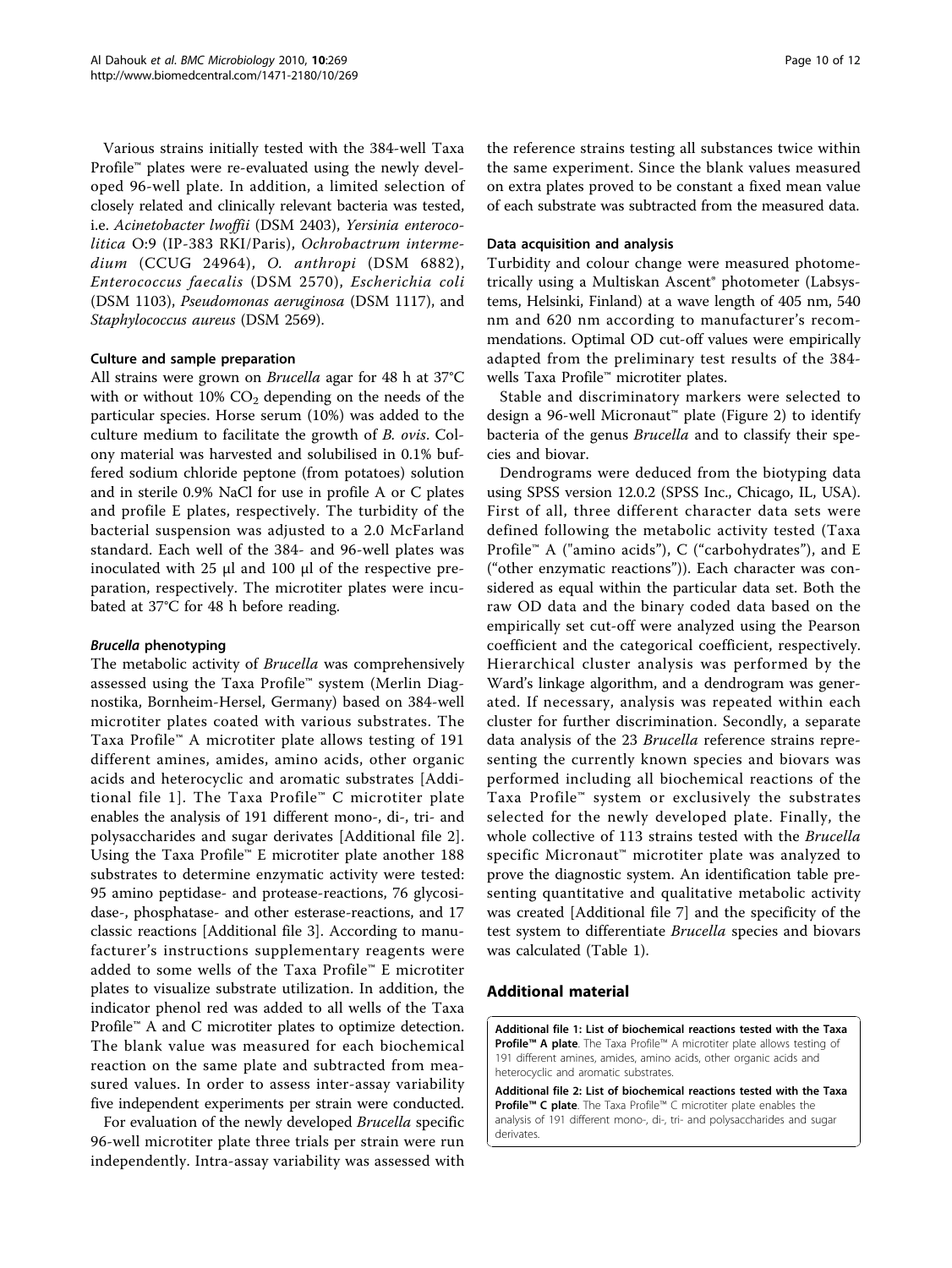<span id="page-10-0"></span>[Additional file 3: L](http://www.biomedcentral.com/content/supplementary/1471-2180-10-269-S3.PDF)ist of biochemical reactions tested with the Taxa Profile™ E plate. The Taxa Profile™ E microtiter plate is configured to determine the enzymatic activity of 95 amino peptidases and proteases, 76 glycosidases, phosphatases and other esterases, and also includes 17 classic reactions.

[Additional file 4: C](http://www.biomedcentral.com/content/supplementary/1471-2180-10-269-S4.PDF)luster analysis of Brucella reference and field strains based on their amino acid metabolism. Cluster analysis of 83 Brucella and 2 Ochrobactrum strains based on 191 biochemical reactions tested with the Taxa Profile™ A plate. Hierarchical cluster analysis was performed by the Ward's linkage algorithm using the raw OD data.

[Additional file 5: C](http://www.biomedcentral.com/content/supplementary/1471-2180-10-269-S5.PDF)luster analysis of Brucella reference and field strains based on their carbohydrate metabolism. Cluster analysis of 83 Brucella and 2 Ochrobactrum strains based on 191 biochemical reactions tested with the Taxa Profile™ C plate. Hierarchical cluster analysis was performed by the Ward's linkage algorithm using the raw OD data.

[Additional file 6: C](http://www.biomedcentral.com/content/supplementary/1471-2180-10-269-S6.PDF)luster analysis of Brucella reference and field strains based on specific enzymatic reactions. Cluster analysis of 83 Brucella and 2 Ochrobactrum strains based on 188 biochemical reactions tested with the Taxa Profile™ E plate. Hierarchical cluster analysis was performed by the Ward's linkage algorithm using the raw OD data.

[Additional file 7: M](http://www.biomedcentral.com/content/supplementary/1471-2180-10-269-S7.PDF)etabolic activity of Brucella strains. Relative frequency (%) of positive and negative metabolic activity among 23 Brucella reference strains and 90 field isolates (Table [2](#page-8-0)) observed for the 93 substances tested in the Brucella specific Micronaut™ plate. Both quality and relative quantity are presented: - no metabolic activity (highlighted in green), + moderate metabolic activity (in orange), ++ strong metabolic activity (in red).

[Additional file 8: S](http://www.biomedcentral.com/content/supplementary/1471-2180-10-269-S8.PDF)eparation of Brucella spp. from clinically relevant **bacteria**. Relative frequency (%) of positive metabolic activity among Brucella and other bacteria observed for HP, Pyr-BNA (Pyr), urease, and NTA. Four enzymatic reactions which were revealed by the Micronaut-IDS database screening clearly discriminated Brucella from clinically relevant bacteria of other genera.

#### Acknowledgements

The project was partially supported by research funds of the Bundeswehr Medical Service. We are grateful to Dr. Esther Pfeil (Merlin Diagnostika, Bornheim-Hersel, Germany) who compared our results with the Micronaut-IDS database of Merlin Diagnostika. We thank Dr. Erwin Hofer (Institute for Veterinary Disease Control, Mödling, Austria) for providing the fox isolates. Finally, we also thank our colleague Dr. Anne Mayer-Scholl for critical reading of the manuscript.

#### Author details

<sup>1</sup>Federal Institute for Risk Assessment, Diedersdorfer Weg 1, D-12277 Berlin, Germany. <sup>2</sup>RWTH Aachen University, Department of Internal Medicine III, Pauwelsstraße 30, D-52074 Aachen, Germany. <sup>3</sup>Bundeswehr Institute of Microbiology, Department of Bacteriology, Neuherbergstraße 11, D-80937 Munich, Germany. <sup>4</sup>Friedrich Loeffler Institute, Institute of Bacterial Infections and Zoonoses, Naumburgerstraße 96a, D-07743 Jena, Germany.

#### Authors' contributions

SAD, HN, HT, KN, BA and AH were responsible for the study design. PB, CG, KN, SAD and HS were in charge of strain collection, selection and the biotyping work. SAD, PB and WK performed cluster analysis and checked the dataset for errors. KN, PB, SAD and HN designed the Brucella specific Micronaut™ microtiter plate. SAD wrote the report. KN, HN and WK helped to draft the manuscript. All authors read, commented and approved the final article.

Received: 28 June 2010 Accepted: 23 October 2010 Published: 23 October 2010

#### References

- 1. Al Dahouk S, Tomaso H, Nöckler K, Neubauer H, Frangoulidis D: [Laboratory](http://www.ncbi.nlm.nih.gov/pubmed/14572205?dopt=Abstract)[based diagnosis of brucellosis - a review of the literature. Part I:](http://www.ncbi.nlm.nih.gov/pubmed/14572205?dopt=Abstract) [techniques for direct detection and identification of](http://www.ncbi.nlm.nih.gov/pubmed/14572205?dopt=Abstract) Brucella spp. Clin Lab 2003, 49:487-505.
- 2. Alton GG, Jones LM, Angus RD, Verger JM: Techniques for the brucellosis laboratory Paris : Institut National de la Recherche Agronomique; 1988.
- 3. Morgan WJB, Corbel MJ: Recommendations for the description of species and biotypes of the genus Brucella. Develop Biol Standard 1976, 31:27-37.
- 4. Corbel MJ, Brinley-Morgan WJ: Genus Brucella. In Bergey's Manual of Systematic Bacteriology. Volume 1. Edited by: Krieg NR, Holt JG. Baltimore: Williams and Wilkins; 1984:370.
- 5. Foster G, Osterman BS, Godfroid J, Jacques I, Cloeckaert A: [Brucella ceti](http://www.ncbi.nlm.nih.gov/pubmed/17978241?dopt=Abstract) sp. nov. and Brucella pinnipedialis sp. nov. for Brucella [strains with cetaceans](http://www.ncbi.nlm.nih.gov/pubmed/17978241?dopt=Abstract) [and seals as their preferred hosts.](http://www.ncbi.nlm.nih.gov/pubmed/17978241?dopt=Abstract) Int J Syst Evol Microbiol 2007, 57:2688-2693.
- 6. Scholz HC, Hubalek Z, Sedlacek I, Vergnaud G, Tomaso H, Al Dahouk S, Melzer F, Kämpfer P, Neubauer H, Cloeckaert A, Maquart M, Zygmunt MS, Whatmore A, Falsen E, Bahn P, Göllner C, Pfeffer M, Huber B, Busse HJ, Nöckler K: Brucella microti sp. nov., isolated from the common vole Microtus arvalis. Int J Syst and Evol Microbiol 2008, 58:375-382.
- 7. Scholz HC, Hofer E, Vergnaud G, Le Flèche P, Whatmore A, Al Dahouk S, Pfeffer M, Krüger M, Cloeckaert A, Tomaso H: Isolation of [Brucella microti](http://www.ncbi.nlm.nih.gov/pubmed/18973444?dopt=Abstract) [from mandibular lymph nodes of red foxes,](http://www.ncbi.nlm.nih.gov/pubmed/18973444?dopt=Abstract) Vulpes vulpes, in Lower [Austria.](http://www.ncbi.nlm.nih.gov/pubmed/18973444?dopt=Abstract) Vector Borne Zoonotic Dis 2009, 9:153-155.
- 8. Scholz HC, Hubalek Z, Nesvadbova J, Tomaso H, Vergnaud G, Le Flèche P, Whatmore AM, Al Dahouk S, Krüger M, Lodri C, Pfeffer M: [Isolation of](http://www.ncbi.nlm.nih.gov/pubmed/18680668?dopt=Abstract) [Brucella microti](http://www.ncbi.nlm.nih.gov/pubmed/18680668?dopt=Abstract) from soil. Emerg Infect Dis 2008, 14:1316-1317.
- 9. Scholz HC, Nöckler K, Göllner C, Bahn P, Vergnaud G, Tomaso H, Al Dahouk S, Kämpfer P, Cloeckaert A, Maquart M, Zygmunt MS, Whatmore AM, Pfeffer M, Huber B, Busse HJ, De BK: [Brucella inopinata](http://www.ncbi.nlm.nih.gov/pubmed/19661515?dopt=Abstract) sp. [nov, isolated from a breast implant infection.](http://www.ncbi.nlm.nih.gov/pubmed/19661515?dopt=Abstract) Int J Syst Evol Microbiol 2010, 60:801-808.
- 10. Banai M, Mayer I, Cohen A: [Isolation, identification and characterization in](http://www.ncbi.nlm.nih.gov/pubmed/2191005?dopt=Abstract) Israel of Brucella melitensis [biovar 1 atypical strains susceptible to dyes](http://www.ncbi.nlm.nih.gov/pubmed/2191005?dopt=Abstract) [and penicillin, indicating the evolution of a new variant.](http://www.ncbi.nlm.nih.gov/pubmed/2191005?dopt=Abstract) J Clin Microbiol 1990, 28:1057-1059.
- 11. Ewalt DR, Forbes LB: [Atypical isolates of](http://www.ncbi.nlm.nih.gov/pubmed/3106410?dopt=Abstract) Brucella abortus from Canada [and the United States characterized as dye sensitive with M antigen](http://www.ncbi.nlm.nih.gov/pubmed/3106410?dopt=Abstract) [dominant.](http://www.ncbi.nlm.nih.gov/pubmed/3106410?dopt=Abstract) J Clin Microbiol 1987, 25:698-701.
- 12. Barham WB, Church P, Brown JE, Paparello S: [Misidentification of](http://www.ncbi.nlm.nih.gov/pubmed/8110938?dopt=Abstract) Brucella [species with use of rapid bacterial identification systems.](http://www.ncbi.nlm.nih.gov/pubmed/8110938?dopt=Abstract) Clin Infect Dis 1993, 17:1068-1069.
- 13. Elsaghir AA, James EA: [Misidentification of](http://www.ncbi.nlm.nih.gov/pubmed/12721322?dopt=Abstract) Brucella melitensis as [Ochrobactrum anthropi](http://www.ncbi.nlm.nih.gov/pubmed/12721322?dopt=Abstract) by API20NE. J Med Microbiol 2003, 52:441-442.
- 14. Meyer ME, Morgan WJB: [Metabolic characterization of](http://www.ncbi.nlm.nih.gov/pubmed/14473150?dopt=Abstract) Brucella strains that [show conflicting identity by biochemical and serological methods.](http://www.ncbi.nlm.nih.gov/pubmed/14473150?dopt=Abstract) Bull World Health Organ 1962, 26:823-827.
- 15. Cameron HS, Meyer ME: [Metabolic studies on](http://www.ncbi.nlm.nih.gov/pubmed/13598716?dopt=Abstract) Brucella neotomae [\(Stoenner and Lackman\).](http://www.ncbi.nlm.nih.gov/pubmed/13598716?dopt=Abstract) J Bacteriol 1958, 76:546-548.
- 16. Wundt W: [Stoffwechseluntersuchungen als experimentelle Grundlage zur](http://www.ncbi.nlm.nih.gov/pubmed/14112874?dopt=Abstract) [Einteilung des Genus](http://www.ncbi.nlm.nih.gov/pubmed/14112874?dopt=Abstract) Brucella. Zentralbl Bakteriol Orig 1963, 189:389-404.
- 17. Meyer ME: [Metabolic characterization of the genus](http://www.ncbi.nlm.nih.gov/pubmed/13770014?dopt=Abstract) Brucella. III. Oxidative [metabolism of strains that show anomalous characteristics by](http://www.ncbi.nlm.nih.gov/pubmed/13770014?dopt=Abstract) [conventional determinative methods.](http://www.ncbi.nlm.nih.gov/pubmed/13770014?dopt=Abstract) J Bacteriol 1961, 82:401-410.
- 18. Meyer ME: [Metabolic characterization of the genus](http://www.ncbi.nlm.nih.gov/pubmed/16561925?dopt=Abstract) Brucella. IV. [Correlation of oxidative metabolic patterns and susceptibility to](http://www.ncbi.nlm.nih.gov/pubmed/16561925?dopt=Abstract) Brucella [bacteriophage, type](http://www.ncbi.nlm.nih.gov/pubmed/16561925?dopt=Abstract) abortus, strain 3. J Bacteriol 1961, 82:950-953.
- 19. Meyer ME: [Metabolic and bacteriophage identification of](http://www.ncbi.nlm.nih.gov/pubmed/14473151?dopt=Abstract) Brucella strains described as [Brucella melitensis](http://www.ncbi.nlm.nih.gov/pubmed/14473151?dopt=Abstract) from cattle. Bull World Health Organ 1962, 26:829-831.
- 20. Jahans KL, Foster G, Broughton ES: [The characterization of](http://www.ncbi.nlm.nih.gov/pubmed/9444074?dopt=Abstract) Brucella strains [isolated from marine mammals.](http://www.ncbi.nlm.nih.gov/pubmed/9444074?dopt=Abstract) Vet Microbiol 1997, 57:373-382.
- 21. Jensen AE, Ewalt DR, Cheville NF, Thoen CO, Payeur JB: [Determination of](http://www.ncbi.nlm.nih.gov/pubmed/8904427?dopt=Abstract) stability of Brucella abortus [RB51 by use of genomic fingerprint,](http://www.ncbi.nlm.nih.gov/pubmed/8904427?dopt=Abstract) [oxidative metabolism, and colonial morphology and differentiation of](http://www.ncbi.nlm.nih.gov/pubmed/8904427?dopt=Abstract) strain RB51 from B. abortus [isolates from bison and elk.](http://www.ncbi.nlm.nih.gov/pubmed/8904427?dopt=Abstract) J Clin Microbiol 1996, 34:628-633.
- 22. Meyer ME: Inter- and intra-strain variants in the genus Brucella. Develop Biol Standard 1984, 56:73-83.